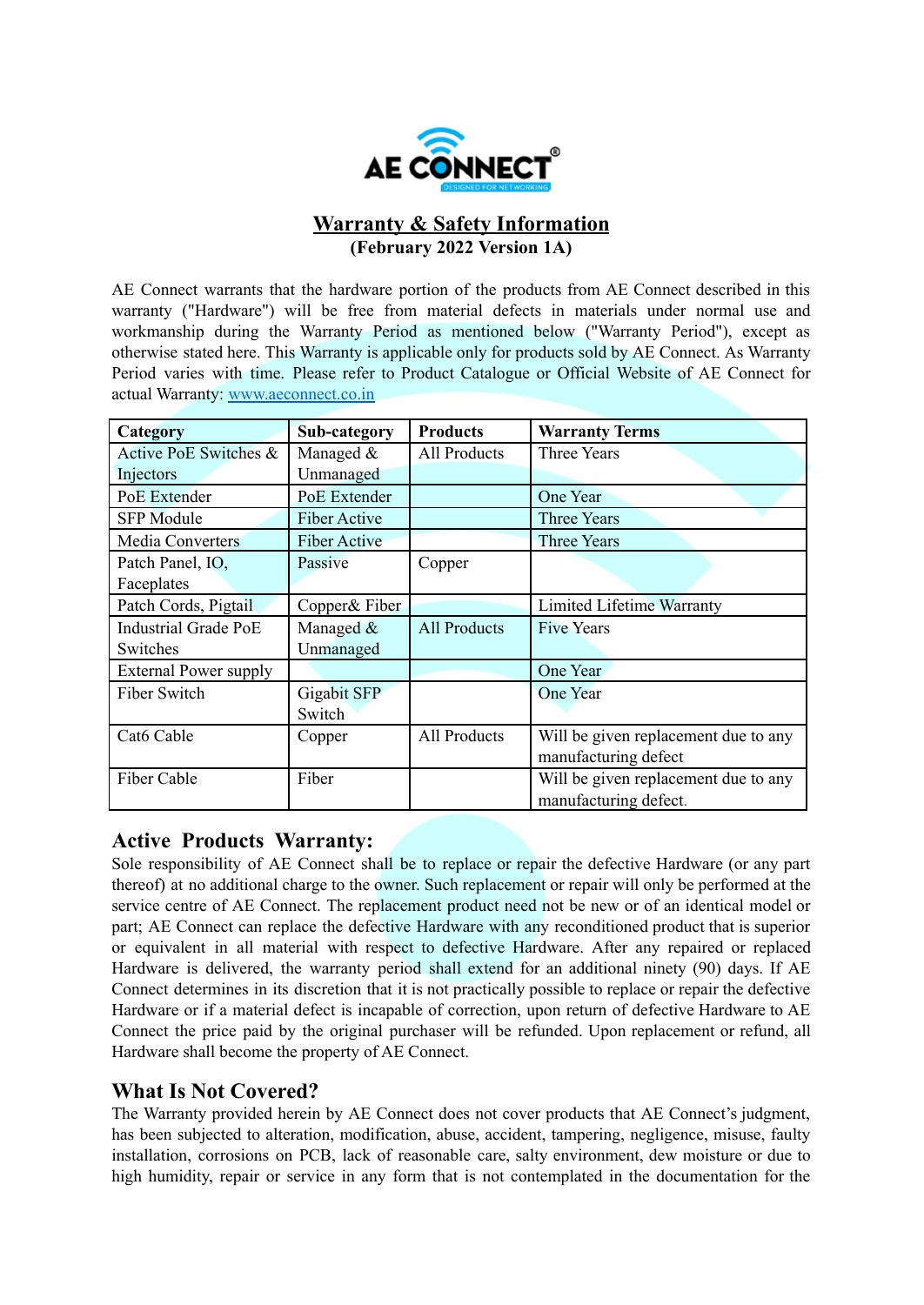product, or if the serial or model number has been altered, tampered with, removed or defaced; Initial installation, installation and removal of the product for repair, and shipping costs operational adjustments covered in the operation manual for the product, and normal maintenance; Damage occurs while shipping, due to Act of God, PCB Burnt Case or Failures due to power surge, lightening effect and cosmetic damage; Any software, hardware, firmware or other services or products provided by anyone other than AE Connect. While necessary repairs or maintenance on products can be performed by any company, we recommend that you use only the service centre of AE Connect. Incorrectly performed or improper maintenance or repair voids this Warranty.

AE Connect has all right to change the Warranty as and when required. The said Warranty at present applies only to the above referred selected products for a limited duration.

**Governing Law:** This Warranty terms shall be governed by Indian laws.

# **Limited Software Warranty:**

AE Connect warrants that If properly installed and operated on approved hardware, the software portion of the product (Software) will conform to its then-current functional specifications from the date of original delivery for a period of ninety (90) days. The sole responsibility of AE Connect shall be to replace the non-conforming Software. Only the original licensee can get the benefit of software replacement and is subject to the terms and conditions of the license granted by AE Connect. After any replacement Software is delivered, the warranty period shall extend for an additional ninety (90) days. If AE Connect determines in its sole discretion that it is not practical to replace the non-conforming software or if a material non-conformance is incapable of correction, the price paid by the original licensee will be refunded, provided that the non-conforming Software (and all copies thereof) is first returned to AE Connect. After the refund is given the license of the Software will automatically get terminated.

# **Safety Instructions:**

The following guidelines will help you to ensure your personal safety and protect your systems from potential damage. Acts have taken, that is Release date **February 2022 Version 1A** Warranty and Safety Information, inconsistent with the ordinary use of products, including improper testing etc., and those are not expressly approved by AE Connect may void your product warranty. Unless expressly approved by an authorized representative of AE Connect in writing, you may not or may not permit others to: Reverse engineer or disassemble the device or attempt to derive source code (structure, underlying ideas, or algorithms) from the device or from any other information provided by AE Connect, except to the extent that this restriction is expressly prohibited by local law; modify or alter the device, remove from the device any product identification or other notices, including patent markings and copyright notices, if any.

### **Observe the following precautions to reduce the risk of bodily injury, fire, electrical shock and damage to the device and other equipment:**

#### **Power Sources**:

Always observe and follow service markings. Unless consistent with the authorized operation of the device, never push any object into the openings of your device. By shorting out interior components, it may cause a fire or an electrical shock. Ensure that the powering of the device must adhere to the indicated power specifications. Overloading wall outlets and/or extension cords will increase the risk of electrical shock or fire. Never put anything on the device or power cord (unless the device is expressly approved or made suitable for stacking). Route cables so that they cannot be tripped over or stepped on; always position power cables and system cables carefully. Never rest anything on cables. Operate the device only from the external source indicated on the electrical ratings label. Make sure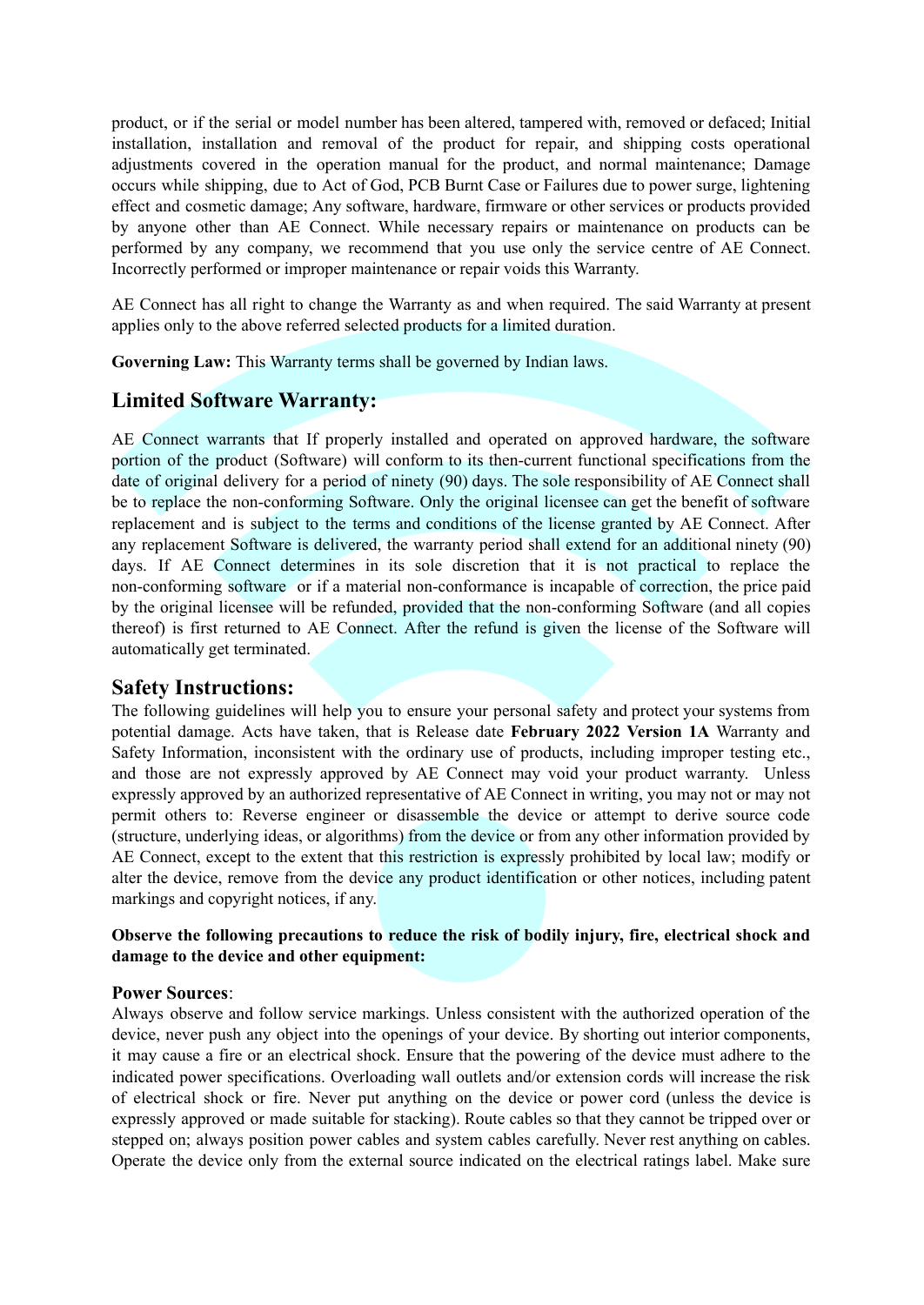the voltage selection switch (If provided) on the power supply is set to match the power available at your location, to avoid damaging your device.

Ensure that attached devices are electrically rated to operate with power availability at your location. We recommend using only approved power cable(s) for your devices. If not available, purchase an approved power cable in your country which is suitable for your device or for any AC-powered option. Generally, the power cable must be rated for the device and for the current and voltage marked on the electrical ratings label of the device. It is necessary that the voltage and current rating of the cable should be greater than the ratings marked on the device. Plug the device and peripheral power cables into the properly grounded electrical outlet, to prevent an electrical shock. To ensure proper grounding, these cables are equipped with three-prong plugs. Do not remove the grounding prong from a cable or use adapter plugs. Use a 3-wire cable with properly grounded plugs, if you must use an extension cable. Observation of power strip ratings and extension cable is important. Make sure that the total ampere rating of all products plugged into the extension cable or power strip does not exceed 80 percent of the ampere rating limit for the extension cable or power strip. Always use a surge suppressor, line conditioner or uninterruptible power supply (UPS) to protect your device from sudden, transient increases and decreases in electrical power.

Consult your power company or a licensed electrician for site modifications. Never modify power cables or plugs. It is highly recommended to always follow your local/national wiring rules. If offered with your device, while connecting or disconnecting power to hot-pluggable power supplies, observe the following guidelines:

- Before connecting the power cable to the power supply, install the power supply
- Before removing the power supply, unplug the power cable
- Disconnect power from the device by unplugging all power cables from the power supplies, if the system has multiple sources of power

#### **Servicing/Disassembling:**

Removing or opening the covers marked with a triangular symbol may cause electrical shock. Never service any product except as expressly set forth in your system documentation. Servicing of components inside these compartments must be performed only by trained technicians. Never disassemble the devices to reduce the risk of electrical shock. There is no reason to access the interior as non of its internal parts are user-replaceable. Never operate the device in a wet environment and do not spill food or liquids on your system components. Contact your trained service provider or see the appropriate section in your troubleshooting guide after your device gets wet. Use the device only with approved equipment and move products with care.

# **Environment**:

Keep your devices away from water ( e.g. away from the bathtub, sink, laundry tub, fish tank, wet basement or swimming pool). Do not use devices near radiators and heat sources and never block the cooling vents. Ensure the device must not be subjected to water or condensation.

# **Cleaning:**

Before cleaning, make sure the device is unplugged from the power source. Never use liquid or aerosol cleaners of any kind to perform the cleaning process. The only use of compressed air is recommended to clean the electronic devices. Make sure the cleaning cloth is perfectly dry.

# **Protecting Against Electrostatic Discharge:**

Inside your system, static electricity can harm delicate components. Discharge static electricity from your body before you touch any of the electronic components such as the microprocessor to prevent static damage. Periodically touching an unpainted metal surface on the chassis can overcome this issue. Follow guidelines discussed below to prevent damage from electrostatic discharge (ESD):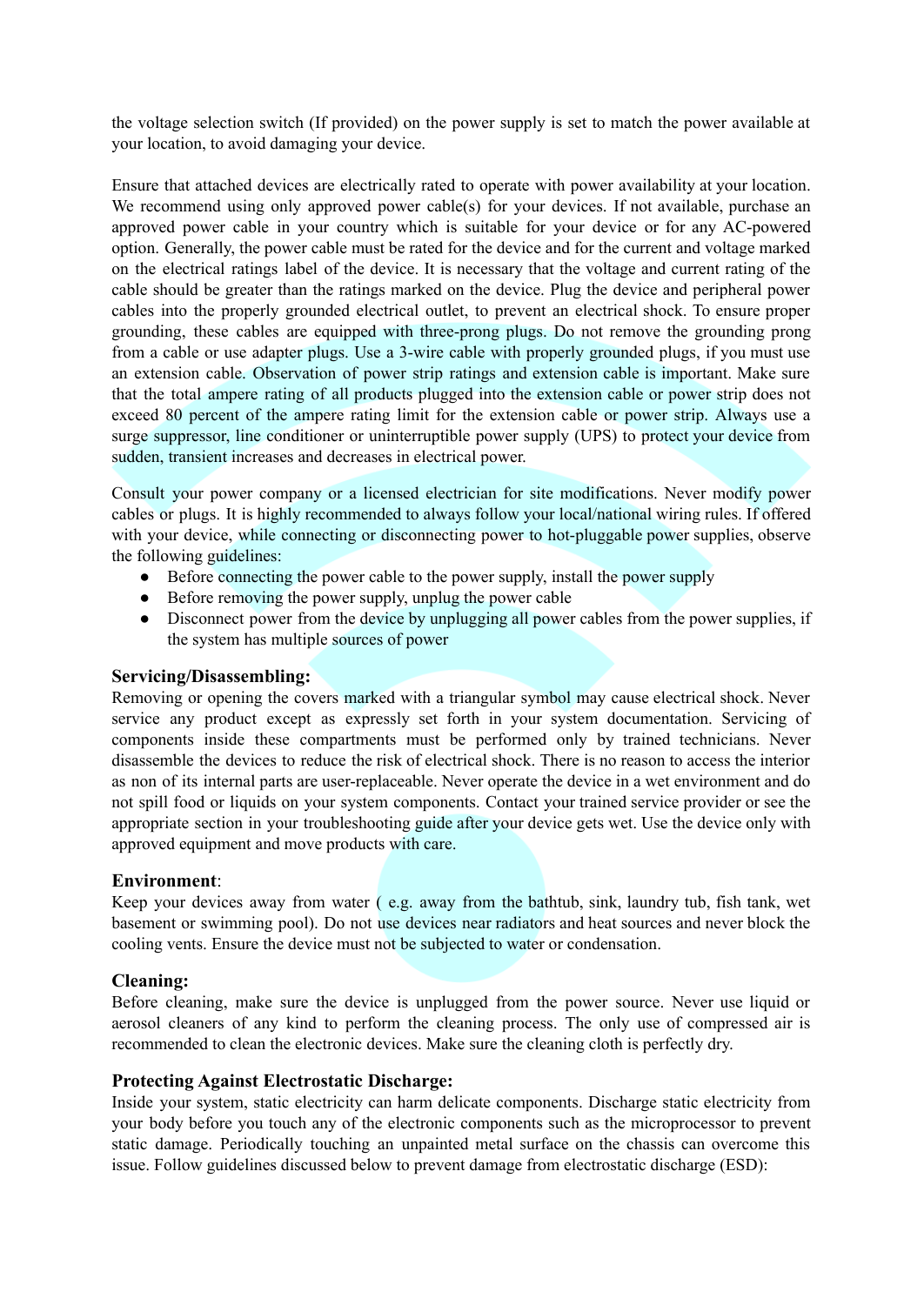- Do not remove the component from the antistatic packing material until you are ready to install the component in your system, while unpacking a static-sensitive component from its shipping carton
- Make sure to discharge the static electricity from your body just before unwrapping the antistatic packaging
- Place the sensitive component in an antistatic packaging or container during transportation
- Handle sensitive components in a static-safe area
- Use antistatic floor pads, antistatic grounding strap and workbench pads, if possible.

# **Warranty Replacement Policy Guidelines:**

The Faulty Products must be returned to AE Connect with all the accompanying, invoices, accessories and manuals. Including the original carton, there should be no external damage on the packaging. AE Connect shall have the sole right to make a decision in respect to the condition of Replaceable Products which shall be final and binding. The Products should not have tampered and no replacements will be given for damage accruing due to Power fluctuation, Fire & Water.

We require the following details:

- a. Order number;
- b. Product model;
- c. Serial number of the product; and,
- d. Share in detail, the reason to return the product.

After receiving your request, AE Connect will share a Unique Request ID with you for further communication. Our engineer will check for fault to verify the complaint and give the necessary authorization as required. Return pickup shall be arranged at the sole discretion of AE Connect shall be made only after our engineer's authorization.

### **Force Majeure:**

AE Connect shall not be held responsible for any delay to comply with its obligations under these Terms. If the delay arises due to any cause, existing or future, which is beyond the reasonable control of 'AE Connect, including an act of God or natural calamities like lockdown, cyclone, storm, flood, rains, earthquake, volcanic eruption, etc., or an act in the nature of war, terrorism, strike, riot, lockout, theft, fire, explosion, embargo of materials, epidemics, quarantine, acts, regulations or orders of any government authority in their sovereign capacity, interference by civil or military authorities etc.

#### **Losses:**

In light of Section 73 of Indian Contract Act, 1872, AE Connect shall not be responsible or liable for any remote and indirect losses incurred by a User; and to clarify the same, it is categorically stated that AE Connect shall not be responsible for any business loss (including loss of profits, revenue, contracts, anticipated savings, data, goodwill or wasted expenditure) or any other indirect or consequential loss that is not reasonably foreseeable to both AE Connect and you when you placed an order to 'Ashutosh Enterprise'.

#### **Disclaimer:**

You acknowledge and undertake that you are accessing AE Connect and transacting there at your own risk and are using your best and prudent judgment before entering into any transactions with AE Connect. Each and every transaction entered into on 'Ashutosh Enterprise'by you amounts to a binding contract and is enforceable against you in case of breach thereof by you. AE Connect shall, except where categorically mentioned so, neither be liable nor responsible for any actions or inactions of third parties nor any third parties breach of conditions, representations or warranties and hereby expressly disclaims any liability and all responsibility in that regard.